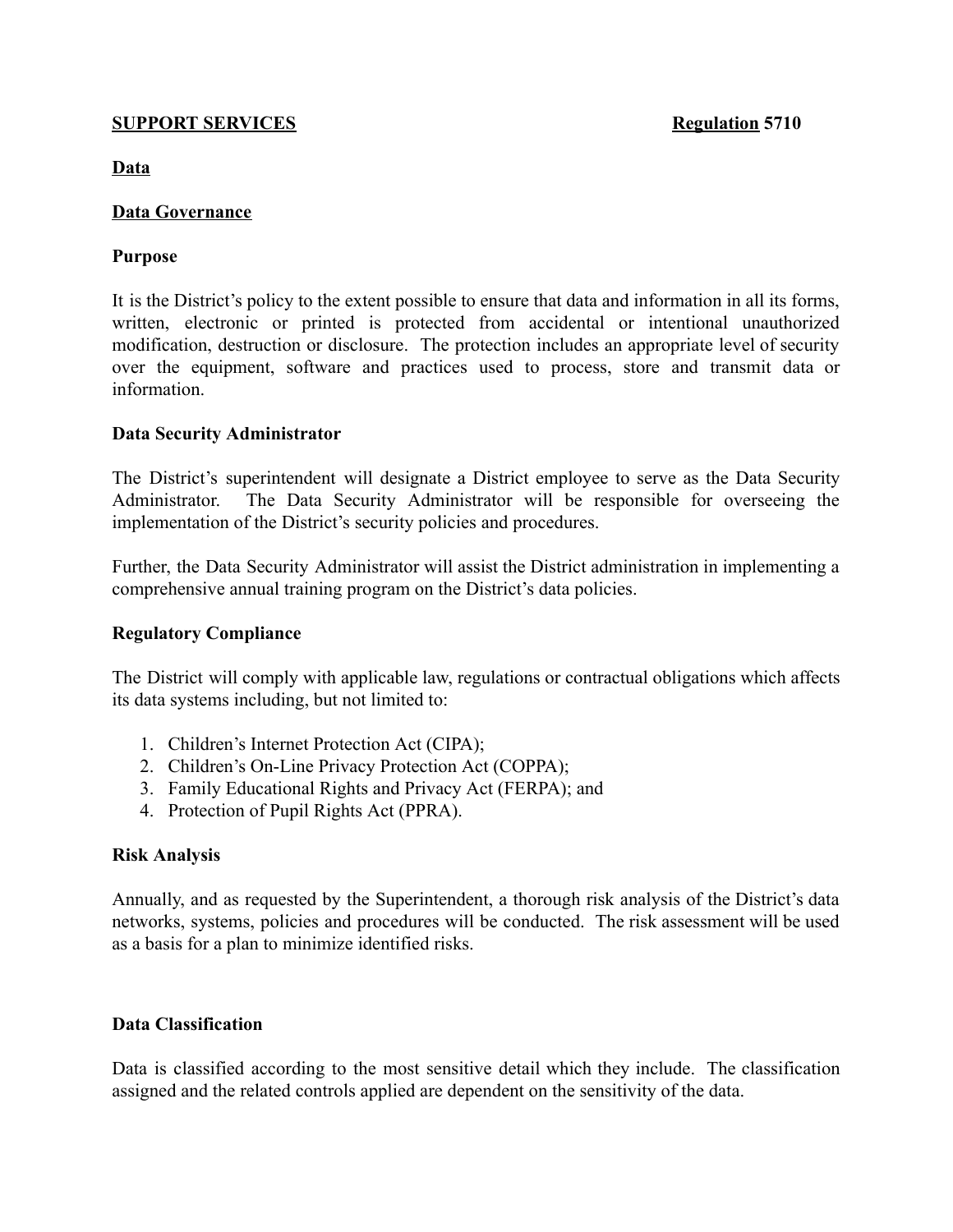## **Systems and Information Control**

Any computer, laptop, model device, preliminary and/or screening device, network, appliance/equipment, AV equipment, server, internal or external storage, communication device or any other current or future electronic device may be referred to as "systems." All involved systems and information are assets of the District and shall be protected from misuse, unauthorized manipulation and destruction. These protection measures may be physical and/or software based.

## **Ownership of Software**

All computer software developed by the District employees or contract personnel on behalf of the District, licensed or purchased for the District's use is the property of the District and shall not be copied for use at home or any other location, unless otherwise specified by the license agreement.

## **Software Installation and Use**

All software packages that reside on technological systems within or used by the District shall comply with applicable licensing agreements and restrictions and shall comply with the District's acquisition of software procedures.

## **Virus, Malware, Spyware, Phishing and SPAM Protection**

Virus checking systems approved by the District Technology Department are deployed using a multi-layered approach (computers, servers, gateways, firewalls, filters, etc.) that ensures all electronic files are appropriately scanned for viruses, malware, spyware, phishing and SPAM. Users shall not turn off or disable the District's protection systems or to install other systems.

## **Access Controls**

Physical and electronic access to information systems that contain Personally Identifiable Information (PII), Confidential Information, Internal Information and computing resources shall be controlled. To ensure appropriate levels of access by District employees, a variety of security measures are instituted as approved by the District. In particular, the Data Security Administrator shall document roles and rights to the student information system and other like systems. Mechanisms to control access to PII, Confidential Information, Internal Information and computing resources include, but are not limited to, the following methods:

1. Authorization: Access shall be granted on a "need to know" basis and shall be authorized by the superintendent, principal, immediate supervisor, or Data Security Officer. Specifically, on a case-by-case basis, permissions may be added in to those already held by individual users in the student management system, again on a need-to-know basis and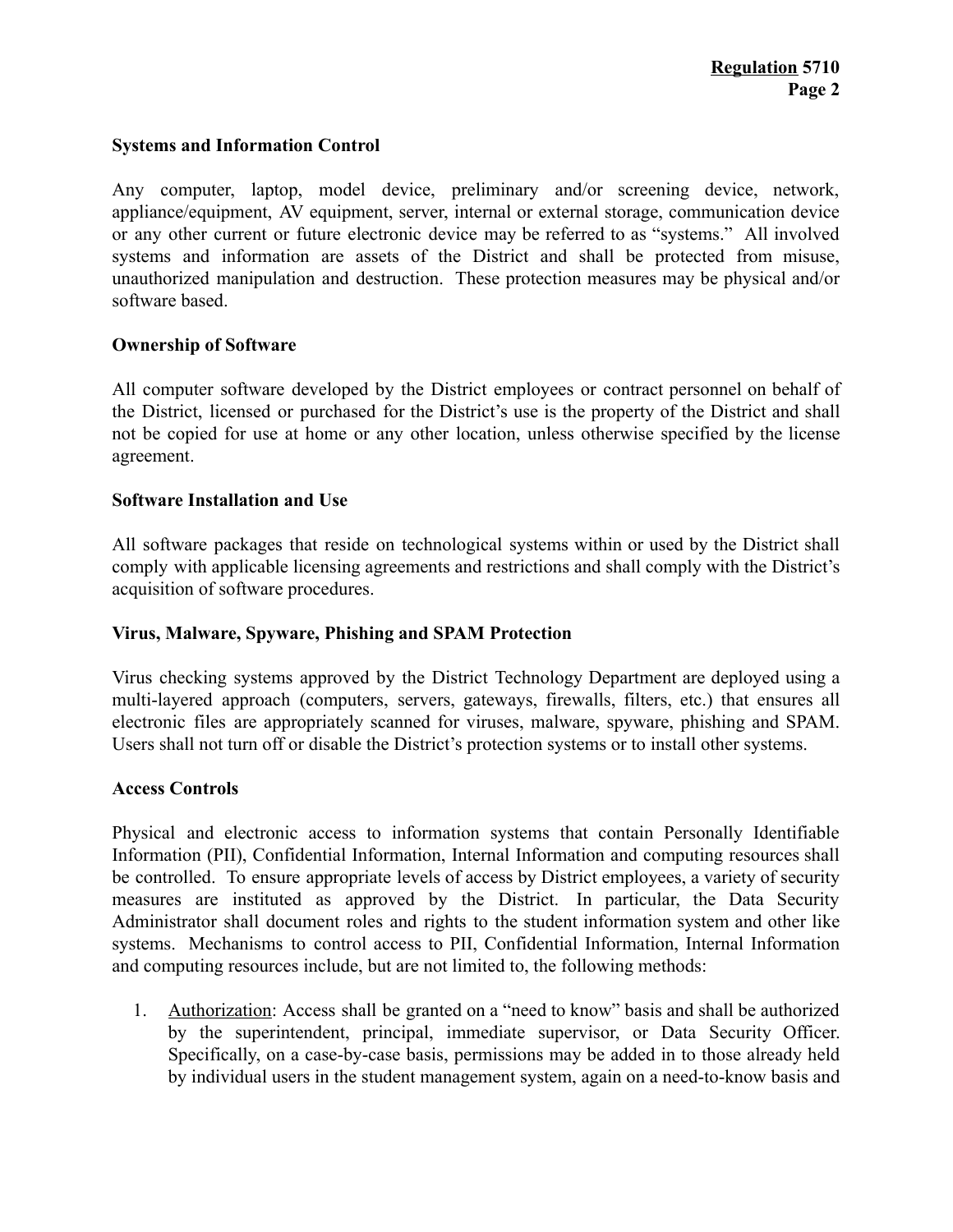only in order to fulfill specific job responsibilities, with approval of the Superintendent/designee.

- 2. Identification/Authentication : Unique user identification (user ID) and authentication are required for all systems that maintain or access PII, Confidential information, and/or Internal Information. Users shall be held accountable for all actions performed on the system with their User ID. User accounts and passwords shall NOT be shared.
- 3. Data Integrity: The District provides safeguards so that PII, Confidential, and Internal Information is not altered or destroyed in an unauthorized manner. Core data are backed up to a private cloud for disaster recovery. In addition, listed below are methods that are used for data integrity in various circumstances:
	- a) transaction audit;
	- b) disk redundancy (RAID);
	- c) checksums (file integrity);
	- d) data encryption;
	- e) data wipes.
- 4. Transmission Security : Technical security mechanisms are in place to guard against unauthorized access to data that are transmitted over a communications network, including wireless networks. The following features are implemented:
	- a) integrity controls; and
	- b) encryption, where deemed appropriate.
- 5. Remote Access : Access into the District's network from outside is allowed using the District's Portal. All other network access options are strictly prohibited without explicit authorization from the Technology Director, ISO, or Data Security Administrator. Further, PII, Confidential Information and/or Internal Information that is stored or accessed remotely shall maintain the same level of protections as information stored and accessed within the District's network. PII shall only be stored in cloud storage if said storage has been approved by the Superintendent/designee.
- 6. Physical and Electronic Access and Security: Access to areas in which information processing is carried out shall be restricted to only appropriately authorized individuals. At a minimum, staff passwords shall be changed annually.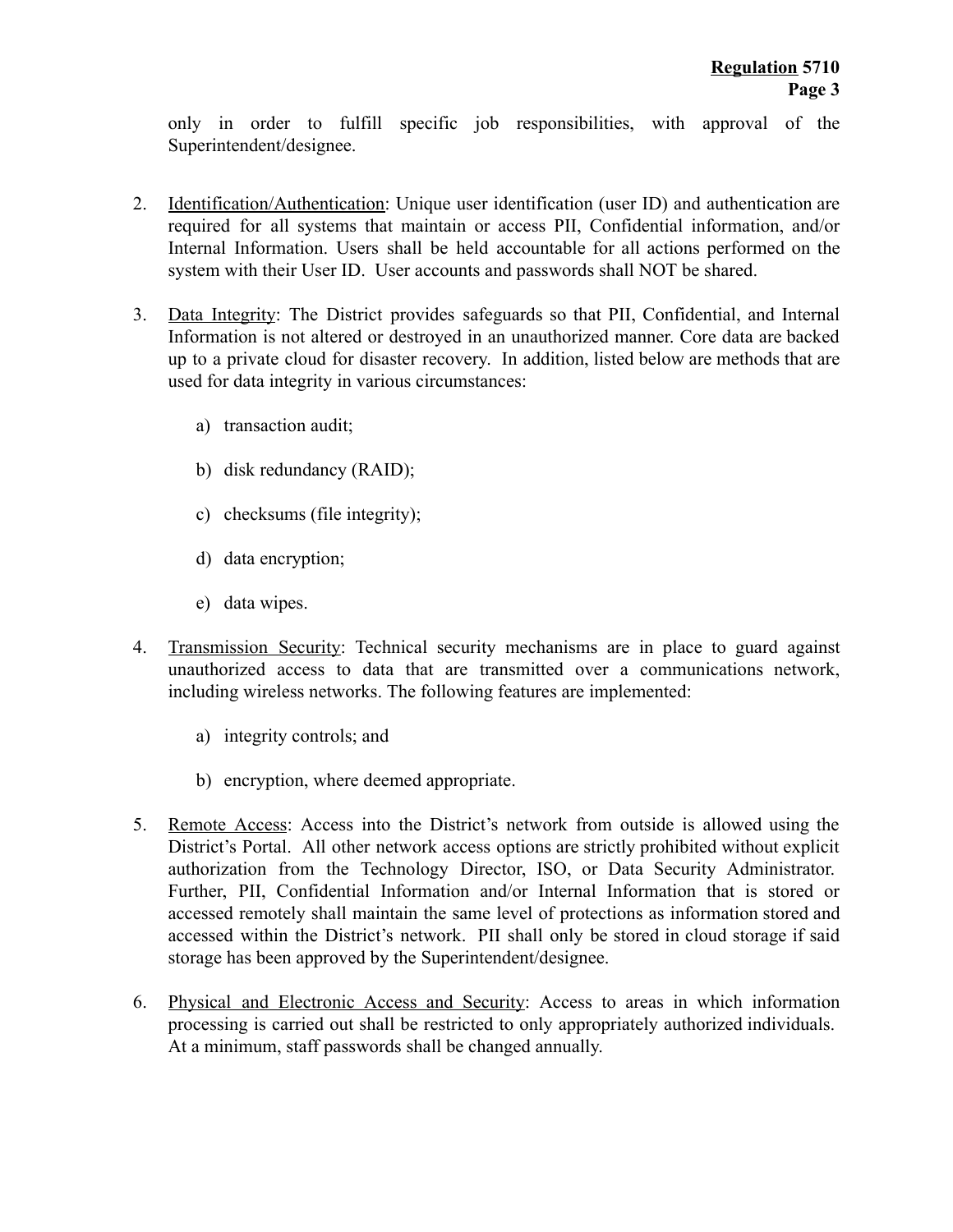- a) No PII, Confidential and/or Internal Information shall be stored on a device itself such as a hard drive, mobile device of any kind, or external storage device that is not located within a secure area or password protected.
- b) No technological systems that may contain information as defined above shall be disposed of or moved without adhering to the appropriate Purchasing and Disposal of Electronic Equipment procedures.
- c) It is the responsibility of the user to not leave these devices logged in, unattended, and open to unauthorized use.
- 7. Inactive Accounts and Terminated Users: User accounts and related access privileges shall be terminated promptly at the end of an employee's employment. The District's administrative team will inform the Technology Department when an employee's employment has ended or will end in the future in order to facilitate account closure. Further, user access rights shall be reviewed periodically to determine if and when access rights are no longer necessary for certain District employees.

# **Data Transfer/Exchange/Printing**

Electronic Mass Data Transfers: Downloading, uploading or transferring PII, Confidential Information, and Internal Information between systems shall be strictly controlled. Requests for mass download of, or individual requests for, information for research or any other purposes that include PII shall be in accordance with this policy and be approved by the Data Security Administrator. All other mass downloads of information shall be approved by the Director of Technology and include only the minimum amount of information necessary to fulfill the request. At the very least, a Memorandum of Agreement (MOA) shall be in place when transferring PII to third party entities such as software or application vendors, textbook companies, testing companies, or any other web based application, etc. unless the exception is approved by the Director of Technology. Further, the Director of Technology is responsible for ensuring that any MOAs or agreements with third party entities in possession of District data comply with the Federal regulations identified in this regulation.

Other Electronic Data Transfers and Printing: PII, Confidential Information, and Internal Information shall be stored in a manner inaccessible to unauthorized individuals. PII and Confidential Information shall not be downloaded, copied or printed indiscriminately or left unattended and open to compromise. PII that is downloaded for educational purposes where possible shall be de-identified before use.

Oral Communications: The District's staff shall be aware of their surroundings when discussing PII and Confidential Information. This includes but is not limited to the use of cellular telephones in public areas. The District's staff shall not discuss PII or Confidential Information in public areas if the information can be overheard. Caution shall be used when conducting conversations in: semi-private rooms, waiting rooms, corridors, elevators, stairwells, cafeterias, restaurants, or on public transportation.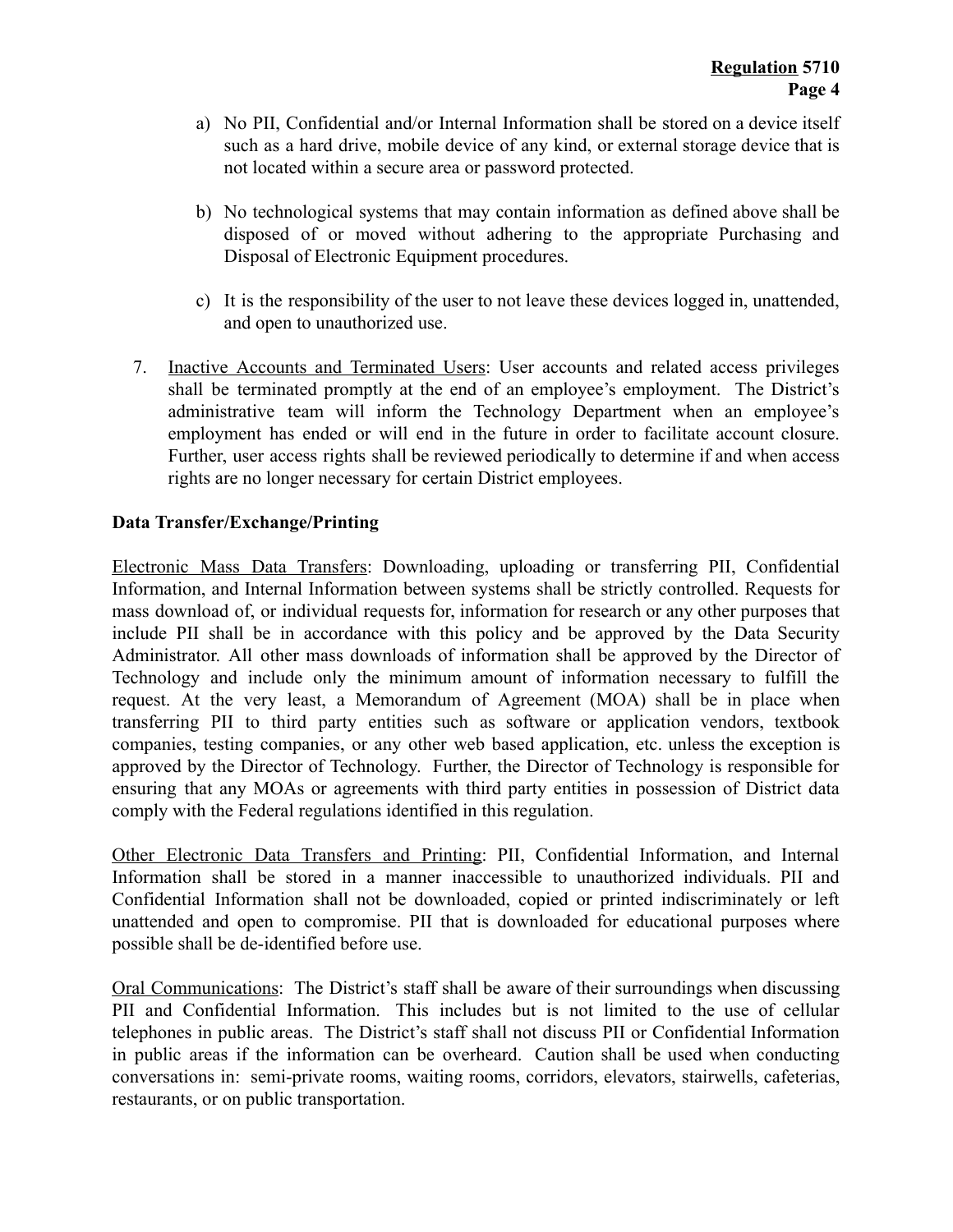Audit Controls: Hardware, software, services and/or procedural mechanisms that record and examine activity in information systems that contain or use PII are reviewed by the Director of Technology annually. Further, the Director of Technology also regularly reviews records of information system activity, such as audit logs, access reports, and security incident tracking reports.

IT Disaster Recovery: Controls shall ensure the District can recover from any damage to critical systems, data, or information within a reasonable period of time. Each school, department, or individual is required to report any instances immediately to the Superintendent, Data Security Administrator, and/or Technology Director for response to a system emergency or other occurrence (for example, fire, vandalism, system failure and natural disaster) that damages data or systems. The IT Disaster Plan shall include the following:

- 1. A prioritized list of critical services, data, and contacts.
- 2. A process enabling the District to restore any loss of data in the event of fire, vandalism, natural disaster, or system failure.
- 3. A process enabling the District to continue to operate in the event of fire, vandalism, natural disaster, or system failure.
- 4. Procedures for periodic testing of written contingency plans to discover weaknesses and the subsequent process of revising the documentation, if necessary.

## **Compliance**

The Data Governance Policy applies to all users of the District's information including: employees, staff, students, volunteers, and third party vendors. Failure to comply with this policy by employees, staff, volunteers, and third party vendors may result in disciplinary action up to and including dismissal in accordance with applicable the District's procedures, or, in the case of third party vendors, termination of the contractual relationship. Failure to comply with this policy by students may constitute grounds for corrective action in accordance with the District's policies. Further, penalties associated with state and federal laws may apply.

Possible disciplinary/corrective action may be instituted for, but is not limited to, the following:

- 1. Unauthorized disclosure of PII or Confidential Information.
- 2. Unauthorized disclosure of a log-in code (User ID and password).
- 3. An attempt to obtain a log-in code or password that belongs to another person.
- 4. An attempt to use another person's log-in code or password.